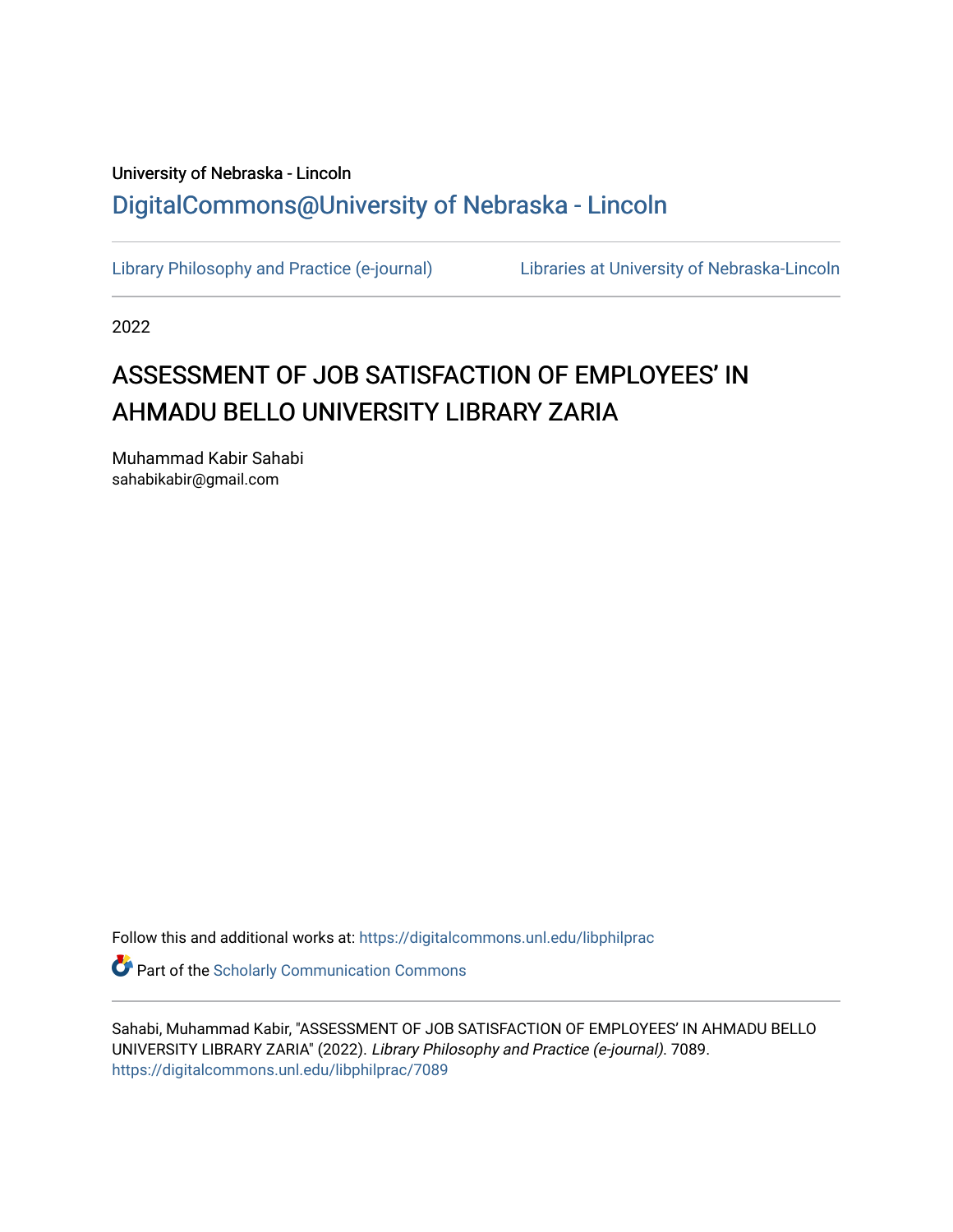# ASSESSMENT OF JOB SATISFACTION OF EMPLOYEES' IN AHMADU BELLO UNIVERSITY LIBRARY ZARIA

#### **Dr. OTOBO ELVIS EFE**

Caleb University, Imota, Lagos, Nigeria Elvisotobo1978@gmail.com

#### **&**

**Dr. Sahabi, Muhammad Kabir** Library System and Information Services, Kaduna State University, Kaduna [sahabikabir@gmail.com](mailto:sahabikabir@gmail.com)

#### **Abstract**

The study examined the assessment of job satisfaction of employees' in Ahmadu Bello University Library Zaria. Survey research design was adopted for the study. Total population was 359 librarians in made up of professionals and para-professionals. Total enumeration was used for the study. The instrument for data collection was a validated questionnaire. Cronbach's alpha results ranged from 0.86 to 0.90. The response rate was 87.5%. Data were analyzed using Pearson product Moment Correlation and Multiple Regression. The findings revealed that librarians' level of Normative commitment is high; while their Affective and Continuance employees' commitment in Ahmadu Bello University Library Zaria, Nigeria is low. The study concluded that librarians' level of assessment was determined by the extent of employees' commitment. The study recommended that for management of Ahmadu Bello University Library Zaria to succeed, they must find means of promoting job satisfaction among their employees.

**Keywords:** job, job satisfaction, employees, Library and University Library

#### **Introduction**

The success and failures of institutions are reflections of several factors, particularly factors that center on the employees or workforce. They are seen as the most valuable asset in achieving institutional goals because the greatest concern of institutional management is to get work done by employees. Hence, institutions cannot succeed without their human resource (employees) efforts and commitment (Cmar & Kareroglu, 2012). In this regard, employees' commitment towards institutional goal is an important concept for management wishing to succeed. Thus, institutions want their employees to be satisfied to become more productive, efficient and committed (Khan, Khan & Khan, 2010). However, employees' commitment to institutional goal is subject to certain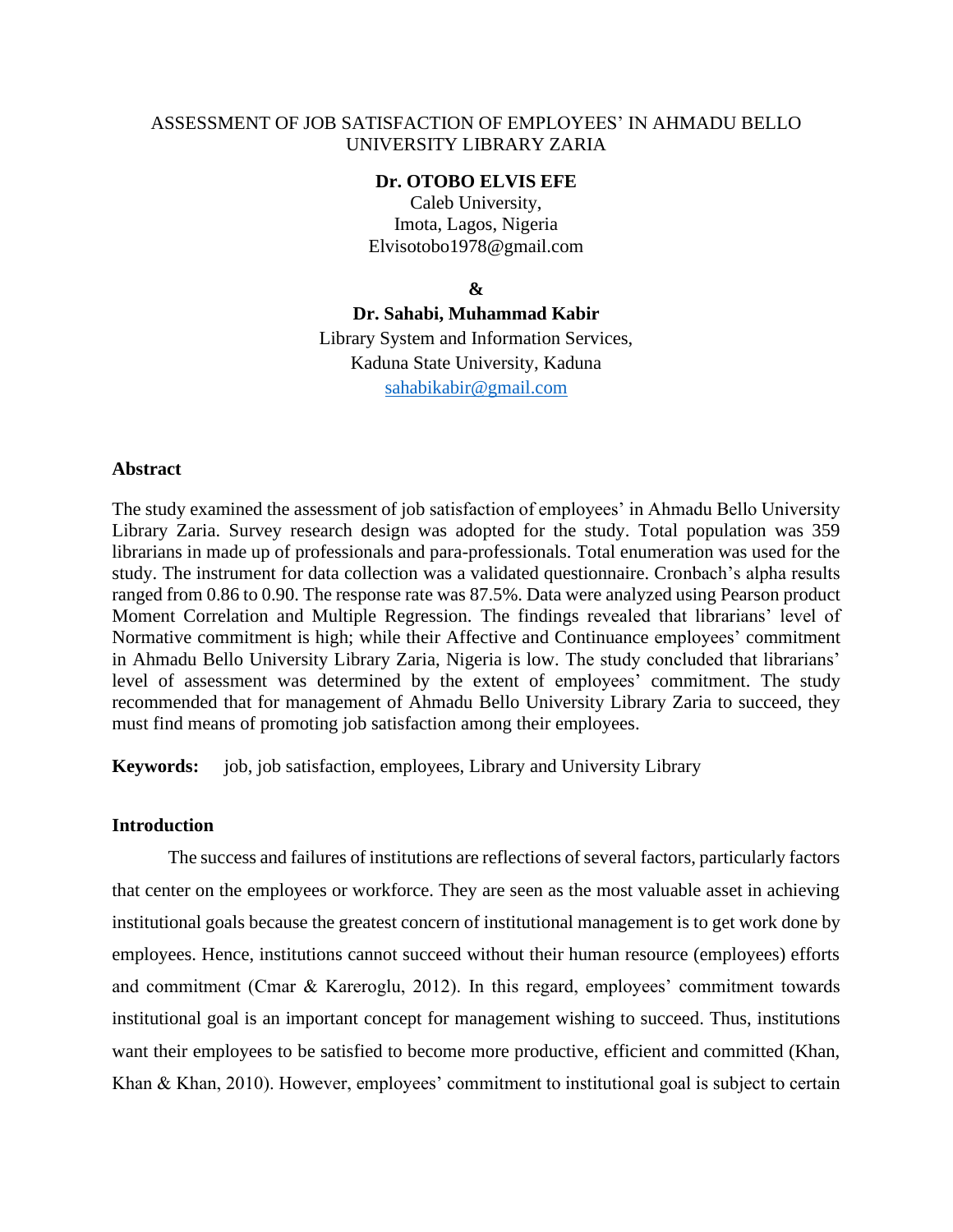underlying psychological factors such as institutional support factors and job satisfaction. Job satisfaction and dimensions of employees' commitment as projected in social exchange and social identity theory.

Job satisfaction on the other part, is made up of two words "job" and "satisfaction". Job on one hand, is an occupational act that is carried out by an individual in return for a reward. It connotes what one does to receive regular payment or appreciation, while satisfaction on the other part, is the way one feels about events, rewards, people, relation and amount of mental gladness on the job (Somvir & Sudha, 2012; Imran, Arif, Cheem & Azeem, 2014)**.** They also view Job satisfaction as the degree of an employee affective orientation toward the work role occupied in the organization; claiming that employees or workforce who are satisfied with their job by reasons of several institutional factors such as leadership, pay/salary, co-worker, promotion opportunities, communication flow and working environment among others, feel highly committed to their organization.

Job satisfaction and organizational commitment are equally very important to customer or patrons' satisfaction particularly in service-oriented organizations such as educational institutions like the public universities which must recognize that employees' satisfaction will go a long way toward contributing to their goal of having happy and fulfilling students. Thus, Job satisfaction is a frequently studied subject in work and organizational literature in several disciplines such as psychology, sociology, economics and management sciences. This is mainly because many experts believe that Job Satisfaction trends can affect employment scenario and influence organizational commitment, work effort, employees' absenteeism and turnover. Moreover, job satisfaction is sometimes considered among indicators as a strong predictor of overall individual well-being (Syahputra, 2014), as well as a good predictor of intentions or decisions of employees to leave or stay in a job depending on prevailing management practices in such institution.

Imran, Arif, Cheem and Azeem (2014), suggest that improvement on the intrinsic factors (such as promotion, achievement, recognition, advancement, work environment, leadership among others) will lead to a higher level of motivation and satisfaction among employees. They explained further, that extrinsic (whether the task allow the worker to use his/her ability and initiatives), financial/pay (fringe benefit, relationship with colleague/co-worker support and communication flow) have been identified as the predictors of job satisfaction among employees in the place of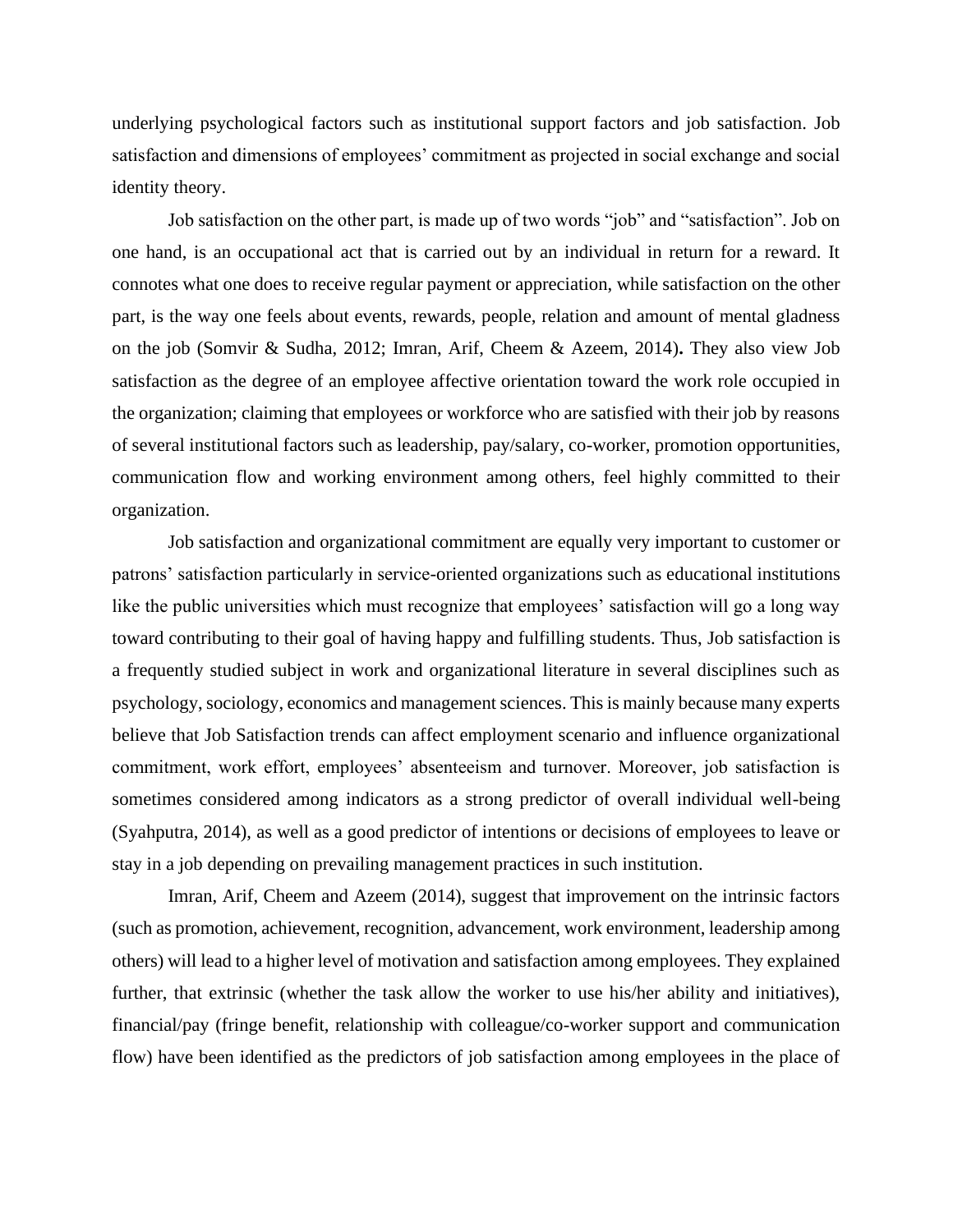work as they affect/determine employees' level of job satisfaction and organizational commitment of employees.

A study in telecom sector by Tariq and Nadeem (2013) also reveal that there are different variables like leadership/supervision, salary/pay, job task, communication and relationship with family and co-worker leads an employee towards satisfaction or dissatisfaction that further determines employees' organizational commitment. This makes job satisfaction an issue of substantial importance for both employers and employees. Studies such as Syahputra (2014), express that employers benefit from satisfied employees, as they are more likely to profit from lower attrition and higher productivity if their employees' experience high level of job satisfaction. However, job satisfaction is simply how people feel about their jobs and different aspects of their jobs. It is the extent to which people like (satisfaction) or dislike (dissatisfaction) their jobs.

Job satisfaction can thus be seen as an emotional response to a job situation which cannot be seen, it can only be inferred and regarded as how people feel about their job and different aspects of it. It also means a positive attitude that an individual has from what he does to earn a living. It is simply the degree to which people (employees) like their jobs. Thus, organizations want their employees to be satisfied to become more productive, committed and efficient (Khan, Khan & Khan, 2010). A person such as librarians with a high level of job satisfaction would hold positive attitudes towards the job, while a librarian who is dissatisfied with his or her job would no doubt hold negative attitudes about his or her job*.* Job satisfaction has been the focus of many researchers measuring employees' level of satisfaction on organizational commitment. Job satisfaction is however a complex attitude to understand because an array of factors has been identified as determinants, predictors or 'input- variables' of job satisfaction with a variety of 'outputs' or results*.*

Thus, job satisfaction is an important attribute frequently measured by organizations. The most common way of measurement is the use of rating scales where employees report their reactions to their jobs. In this ambience, there is a renewed interest in the commitment level of the public sector in many developing economies as they face a more competitive global environment. Efforts to improve the performance/commitment level of the public sector focus on both personal and contextual variables. The study of Sokoya (2000) reveals that employees' job satisfaction do affect their commitment to work and that satisfied employees are happy and thus productive. Therefore, the success of organizations depends on the satisfaction of their employees. The happier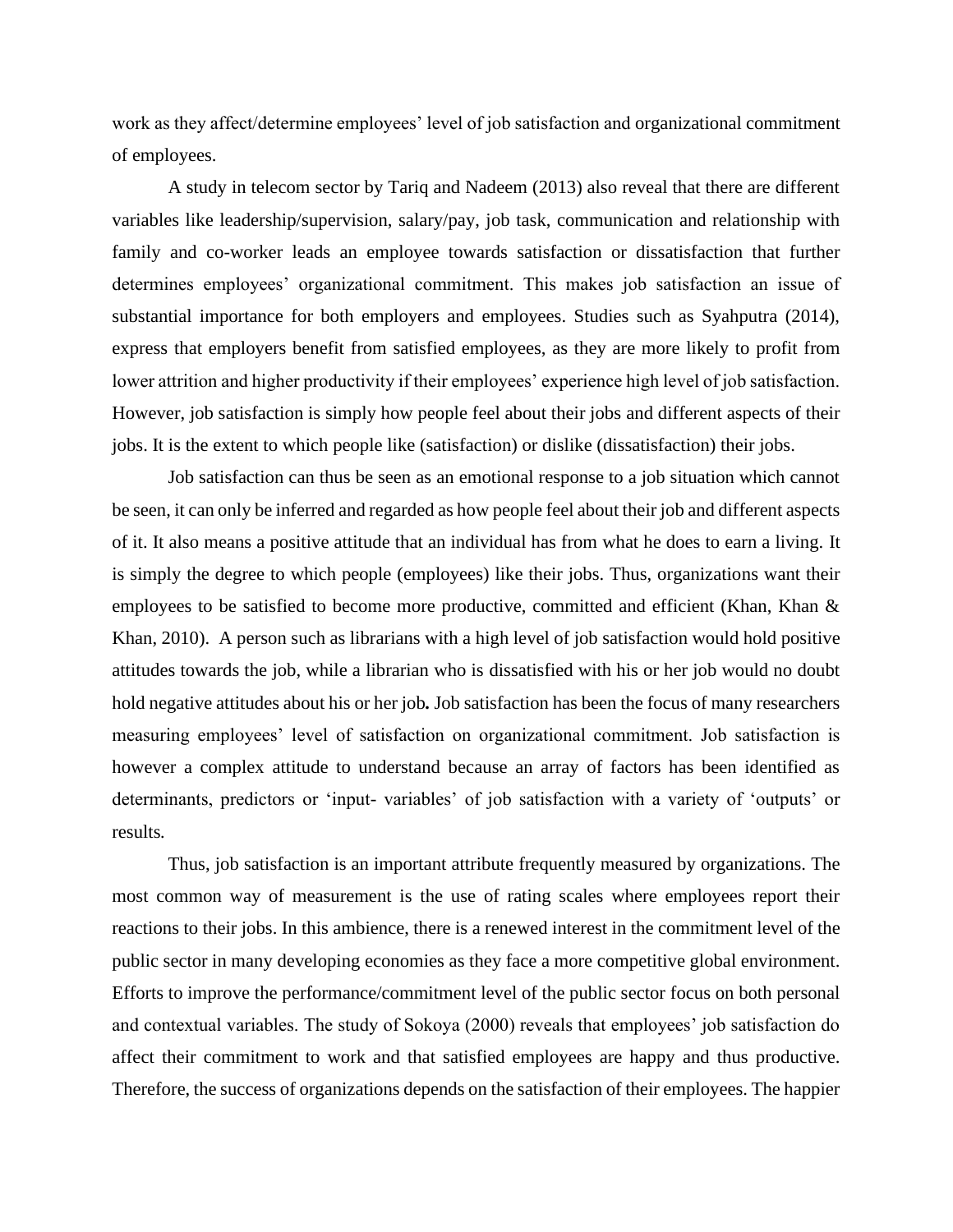people are with their job, the more satisfied and committed they are said to be is unarguable in this respect.

Employees' commitment or organizational commitment as interchangeably used in existing literature is another important organizational outcome which often results from institutional support and job satisfaction. As institutional support theory suggests, institutional support, which is an indicator of the organization's commitment to the employees, creates an obligation within the employees to care about the organization and reciprocate with commitment and loyalty. Institutional actions indicating caring of, fairness and concern for employees may enhance their commitment to the organization. On the basis of the reciprocity norm, institutional support should create a felt obligation to care about the organization's welfare. The obligation to exchange caring for caring should enhance employees' affective commitment to the personified organization. Institutional Support should also increase affective commitment by fulfilling such socio-emotional needs as affiliation and emotional support. Such need fulfillment produces a strong sense of belonging to the organization, involving the incorporation of employees' membership and role status into their social identity (Krishnan & Mary, 2012).

Moreover, Daneshfard and Ekvaniyan (2012) hold that employees' commitment is a multidimensional construct comprising of three components: affective, continuance and normative. In this regard, affective commitment has been described as employees' emotional attachment to the organization. As a result, he or she strongly identifies and desires to remain as a part of the organization. According to them, these employees commits to the organization because he/she wants to. Continuance commitment on one end, has to do with one's awareness of the cost associated with leaving the present organization, that is, perceiving high cost of losing membership including economic losses (such as pension accruals) and social cost (friendship ties with coworkers) that would have to be given up. Therefore, the employee remains a member of the organization because he/she has to.

Normative commitment has to do with feeling of obligations to the organization based on personal norms and values. For instance, the organization may have invested resources in training an employee in form of institutional support, who then feels an obligation to put forth effort on the job and stay with the organization to repay the debt. It may also reflect an internalized norm developed before the person joins the organization through family or other socialization processes,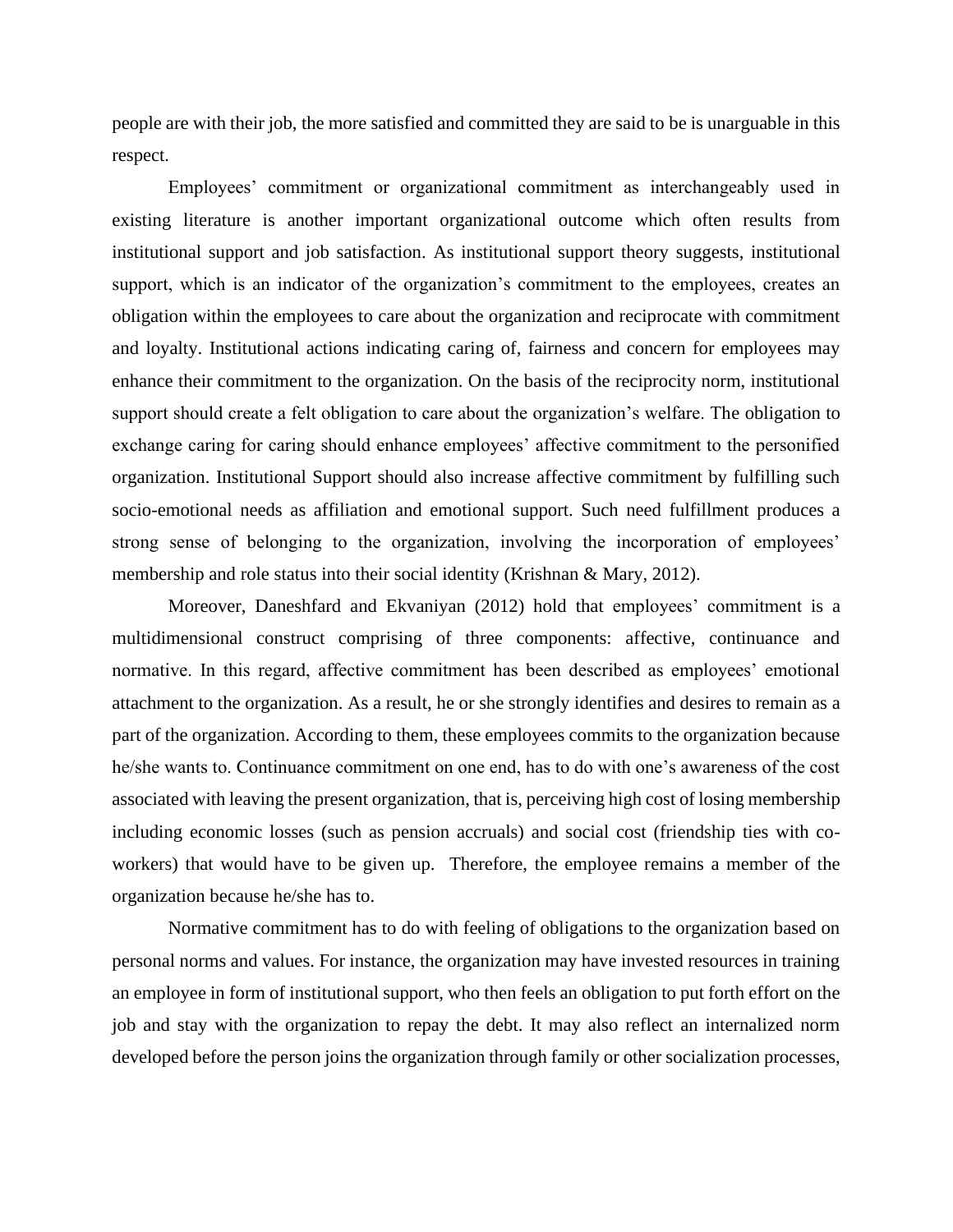that one should be loyal to one's organization. The employee therefore stays with the organization because he/she ought to.

Unfortunately in Africa, particularly in a country like Nigeria, job satisfaction of employees that could lead to high employees' commitment to the organization seem to be a misplaced priority as public servants like librarians hardly devote adequate time in pursuing library goals in their organization or institution due to one form of dissatisfaction or the other (Aborishade & Obioha, 2009); as often and collectively protested under the Nigerian Labour Congress (NLC) platform during yearly workers day celebrations for under-care or pay. For instance, lack of care and poor wages/salary agitation dominated the activities of the recently celebrated world worker's day of  $1<sup>st</sup>$  May, 2016 celebration in which fifty-six-thousand-naira minimum wage was demanded by NLC as against eighteen thousand five-hundred-naira current payment (Punch,  $2<sup>nd</sup>$  May, 2016) often leading to one form of service failure or the other in the Nigerian public service system. This circumstance over the years has led to the establishment of SERVICOM (Service Compact) in 2004 under the administration of President Olusegun Obasanjo with popular slogans such as "Challenge Bad Service Anywhere Anytime; and Do Not Walk Away from Service Failure" (Uaboi-Egbenni, 2015).

## **Statement of the Problem**

Organizations cannot succeed without human resource efforts and commitment. In the absence of commitment, organization may suffer several consequences such as low productivity, high rate of absenteeism, and high rate of staff turnover that could negatively affect its existence and continuity. Unfortunately, in a country like Nigeria, not only does employees' commitment in the public sector seem to be a misplaced priority, but in a pitiable and despised state, especially in the education sector as several existing literature speculates. This circumstance has not only led to frequent agitations of public servants in Nigeria over the years, but to industrial actions such as strikes among Civil Servants. This situation has not only caused service failure among some public servants (particular in the educational sector) in Nigeria, but impacted negatively on the general educational and economic background of the country. Although some studies have been done on identifying librarians' level of job satisfaction and their commitment to organization, little or no work has addressed the composite assessment of job satisfaction factors on employees' commitment in Ahmadu Bello University Library Zaria. Hence, this study intends to assessment of job satisfaction of employees' in Ahmadu Bello University Library Zaria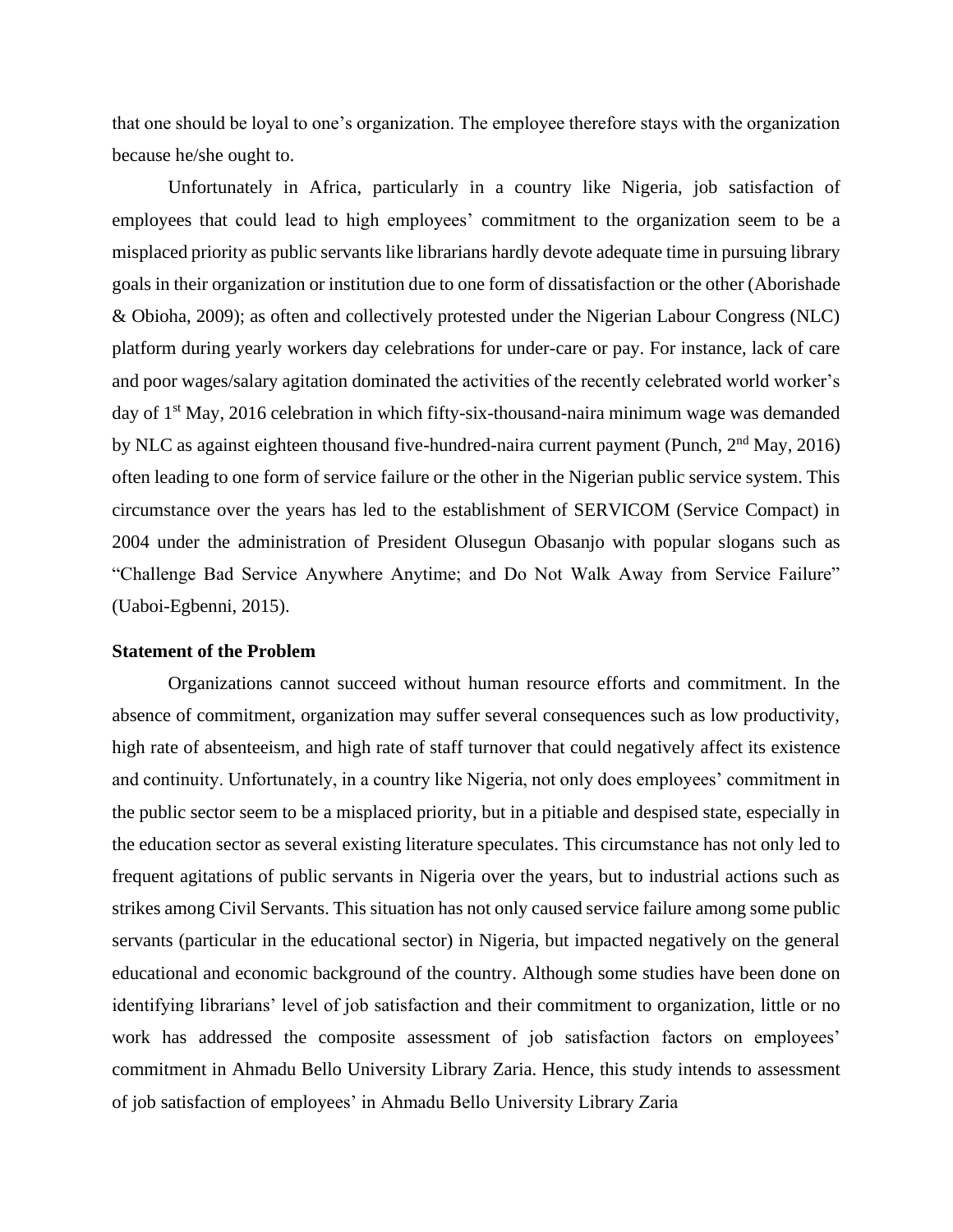#### **Objective of the Study**

The main objective of this study is to investigate the assessment of job satisfaction of employees' in Ahmadu Bello University Library Zaria. The specific objectives is to:

1. determine the job satisfaction level of employees in Ahmadu Bello University Library Zaria

# **Research Questions**

The following research question was used to guide the study:

1. What is the level of job satisfaction of employees in public university libraries in Ahmadu Bello University Library Zaria?

# **Methodology**

The survey research design was adopted for this study. The population consists of 359 Professional and Para-Professional librarians working in Ahmadu Bello University Library Zaria. Total enumeration sampling techniques was used for the study considering its relative small size, which according to Egbule (2003), when a study population is small, the entire population can be used. The instrument used in collecting data for this study is both adapted and structured questionnaire. Data collected was collated and analyzed using appropriate sub-programmes of the SPSS version 20. Descriptive statistics such as mean and standard deviation were used to answer the study research questions.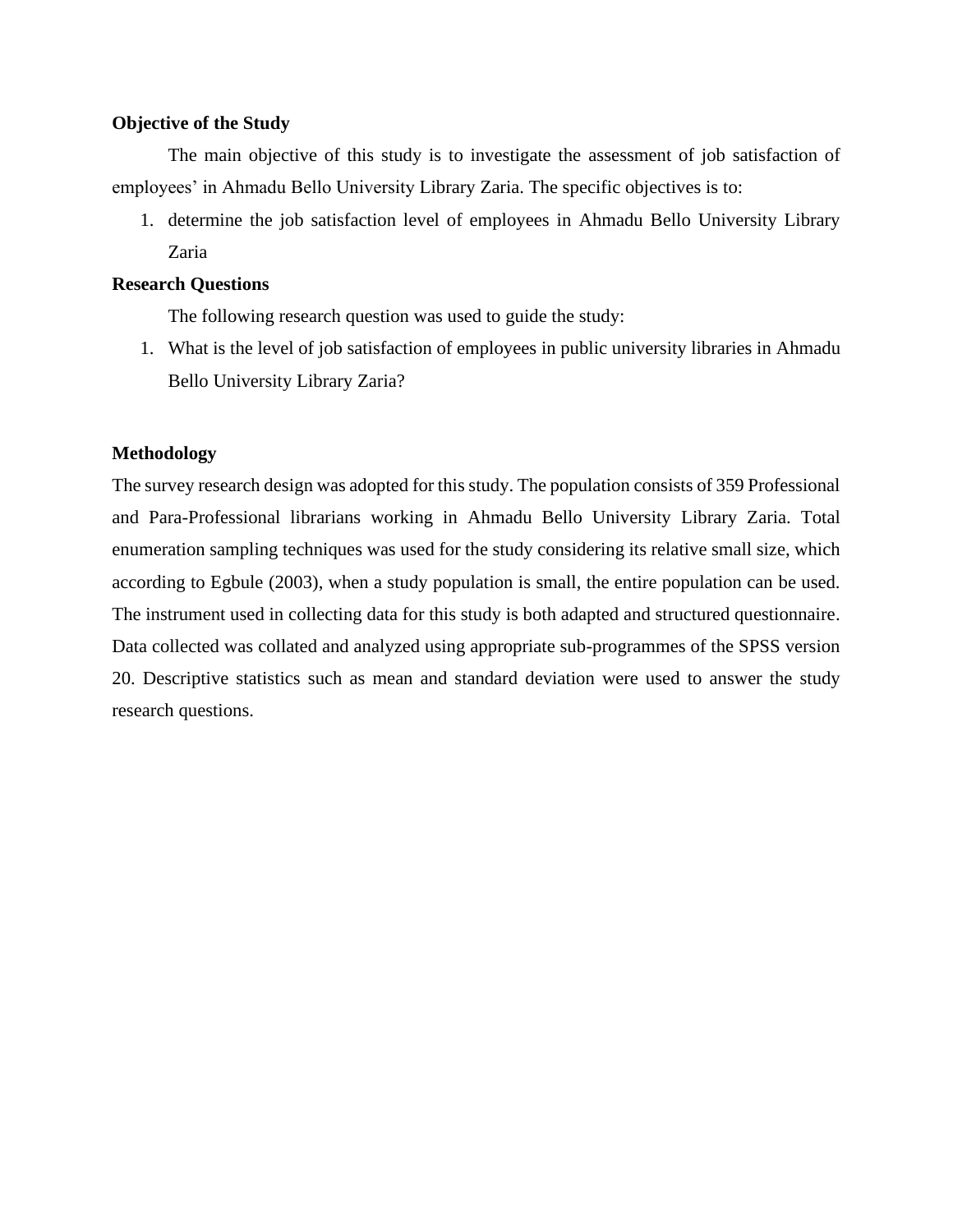# **Data Analysis, Results and Discussion of Findings**

Data collected were presented, interpreted, analysed, and their findings or results discussed.

# **Analysis of Research Question:**

What is the level of job satisfaction of employees in Ahmadu Bello University Library Zaria**?**

| Table 1 showing the level of job satisfaction of employees (librarians) in Ahmadu Bello |  |  |
|-----------------------------------------------------------------------------------------|--|--|
| University Library Zaria. $N = 314$                                                     |  |  |

| <b>Questionnaire Items</b>                                            | <b>VS</b><br>$\overline{\mathbf{4}}$ | S<br>3 | D<br>$\overline{2}$ | <b>VD</b><br>$\mathbf{1}$ | <b>Total</b> | <b>Mean</b> | ST.D  |
|-----------------------------------------------------------------------|--------------------------------------|--------|---------------------|---------------------------|--------------|-------------|-------|
| <b>Relations between</b><br>1.<br>management/leadership and<br>staff. | 41                                   | 219    | 46                  | 8                         | 314          | 2.79        | 1.267 |
| 2.<br>Freedom to choose your<br>own working methods.                  | 14                                   | 171    | 120                 | 9                         | 314          | 2.69        | 0.586 |
| 3. Your job security.                                                 | 44                                   | 227    | 34                  | 11                        | 314          | 2.67        | 0.574 |
| $\overline{4}$ .<br>The amount of<br>responsibilities you are given   | 30                                   | 229    | 49                  | 6                         | 314          | 2.58        | 0.503 |
| 5. Future chance of promotion.                                        | 23                                   | 225    | 57                  | 9                         | 314          | 2.56        | 0.532 |
| 6.<br>The opportunity to use<br>your abilities.                       | 41                                   | 185    | 80                  | 8                         | 314          | 2.55        | 0.648 |
| The amount of variety in<br>7.<br>job.                                | 23                                   | 146    | 124                 | 21                        | 314          | 2.52        | 0.697 |
| 8. The way the library is<br>managed.                                 | 32                                   | 160    | 107                 | 13                        | 314          | 2.52        | 0.674 |
| 9. The attention paid to your<br>suggestions.                         | 25                                   | 133    | 143                 | 13                        | 314          | 2.43        | 0.679 |
| The recognition you get<br>10.<br>for good work.                      | 35                                   | 164    | 102                 | 13                        | 314          | 2.26        | 0.678 |
| 11. Salaries and other<br>emoluments.                                 | 20                                   | 196    | 87                  | 11                        | 314          | 2.26        | 0.6   |
| 12 The physical conditions in<br>which you work.                      | 31                                   | 198    | 74                  | 11                        | 314          | 2.17        | 0.606 |
| 13. The hours of work.                                                | 25                                   | 230    | 49                  | 10                        | 314          | 2.1         | 0.521 |
| 14.<br>Your immediate<br>boss/supervisor.                             | 51                                   | 191    | 61                  | 11                        | 314          | 2.06        | 0.644 |
| 15.<br>Your fellow workers.                                           | 24                                   | 251    | 27                  | 12                        | 314          | 2.04        | 0.48  |
| <b>Overall Mean Ratings</b>                                           |                                      |        |                     |                           |              | 2.41        | 0.646 |

# **Source: Researcher' Field Report, 2016**

It could be observed from Table 1, that the overall mean score of all the variables under consideration clustered around 2.41, and the standard deviation is 0.646. Based on the cut-off point of 2.50, the level of job satisfaction of in Ahmadu Bello University Library Zaria, is low.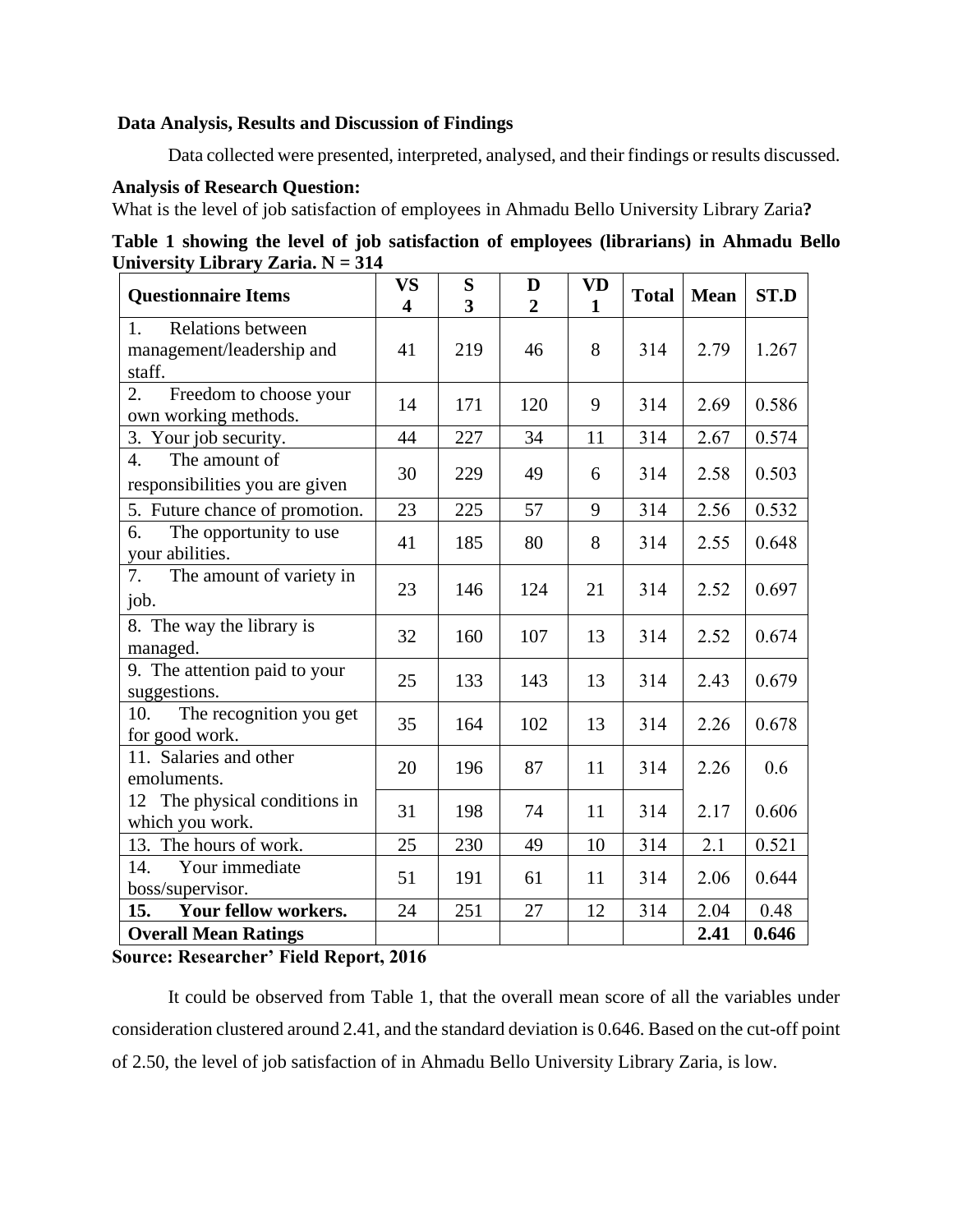Table 1 specifically reveals that the level of job satisfaction among librarians on the following areas, such as: the relationship between management and staff is high, with the mean of 2.79 and STD of 1.267. Next to it, is freedom to choose working method with the mean score of 2.69 and STD 0.586. This is closely followed by job security with the mean score of 2.67 and STD of 0.574. Others are: The amount of responsibilities they are given (M=2.58, STD=0.503); future chance of promotion (M=2.56, STD=0.532); The opportunity to use their own abilities (M=2.55, STD=0.648); The amount of variety in job  $(M=2.52, STD=0.697)$ ; and The way the library is managed (M=2.52, STD=0.674).

On the contrary, respondents indicate that they have low level of job satisfaction on the following institutional variables. These are: attention paid to their suggestions with the mean score of 2.43 and STD of 0.679; next is the recognition they get for good work  $(M=2.26, STD=0.678)$ ; followed by Salaries and other emoluments  $(M=2.26, STD=0.6)$ ; the physical conditions in which they work  $(M=2.17, STD=0.606)$ ; the hours of work  $(M=2.1, STD=0.521)$ ; their immediate boss/supervisor (M=2.06, STD=0.48); and their fellow workers (M2.04, STD=0.48).

#### **Discussion of Findings**

The study established that librarians' level of job satisfaction in Ahmadu Bello University Library Zaria, is low. This could have resulted from the low level of institutional support observed by them. It implies that management of the in Ahmadu Bello University Library Zaria are failing to observe the factors that positively influences employees' job satisfaction as reported by Seniwoliba (2013) who found low job satisfaction level among teachers in public senior high school in the Temale Metropolis of Ghana resulting from poor handling of employees (extrinsic factors)such as salary, incentives, working conditions, security (medical allowance and future pension benefits) that motivate employees and helps in achieving high job satisfaction effectively. This finding is also in line with the report of Hazarika (2012) who found that lack of job satisfaction hampers the efficiency of the organization and people therein. This has similar link to the study of Bergh and Theron (2001) who also argued that the style of leadership adopted by supervisors play an integral role in determining job satisfaction level of employees in an organization or institution.

#### **Conclusion**

Librarians' level of commitment to organization is determined by the extent at which their level of job satisfaction. It could be deduced that librarians who experience Low Level of Job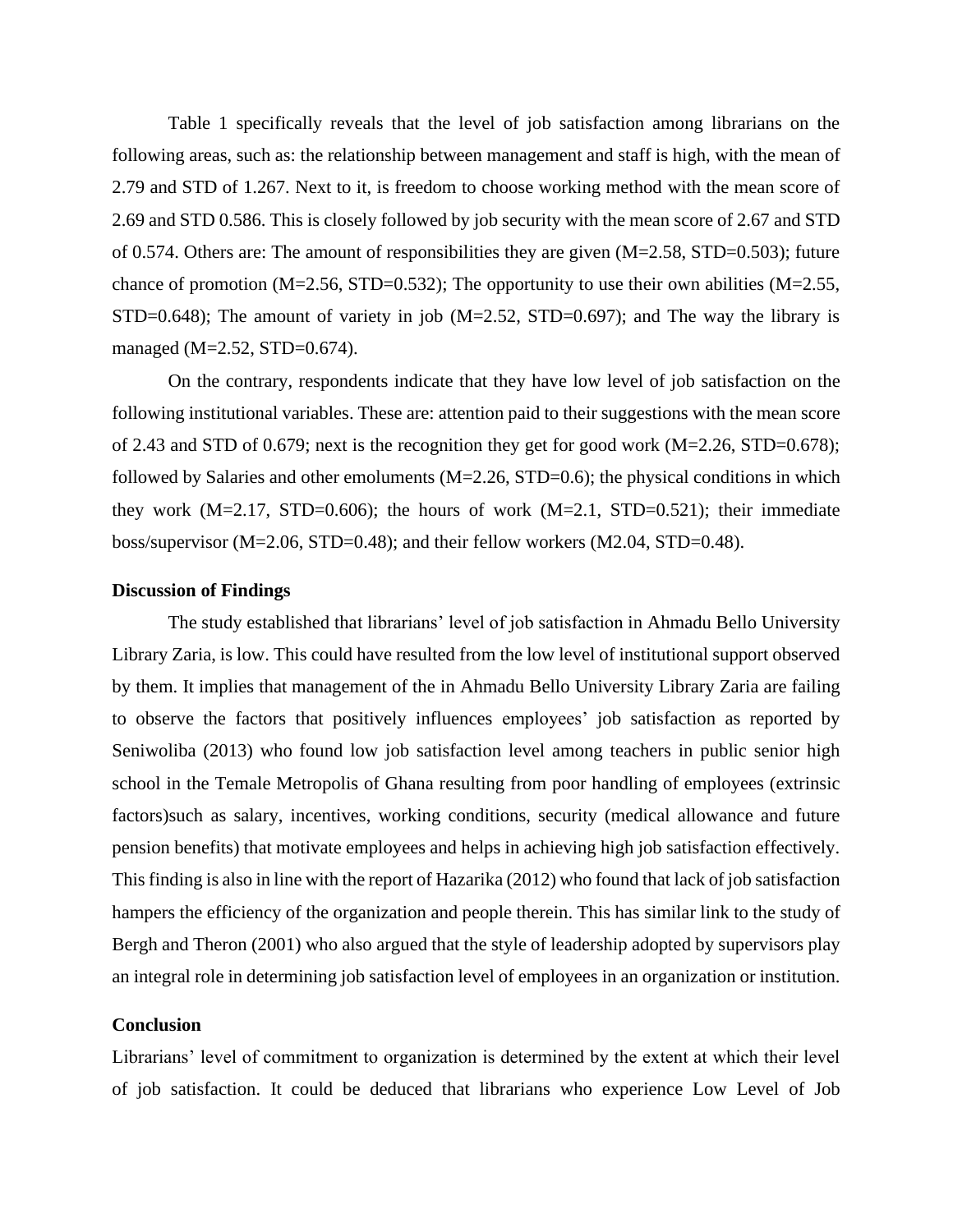Satisfaction are expected to exhibit same Low Level of commitment to organization. Thus, it is necessary that any institution's management wishing to succeed through employees' high level of commitment to organization, must find means to increase employees' job satisfaction as prerequisites.

# **Recommendation**

The following recommendations are made in line with the findings of the study for policy considerations particularly now that the study outcome has shown that employees' level of job satisfaction is low.

1. More emphasis should be laid on eliminating or reducing the factors challenging job satisfaction and employees'/organizational commitments of librarians as identified in the study among others.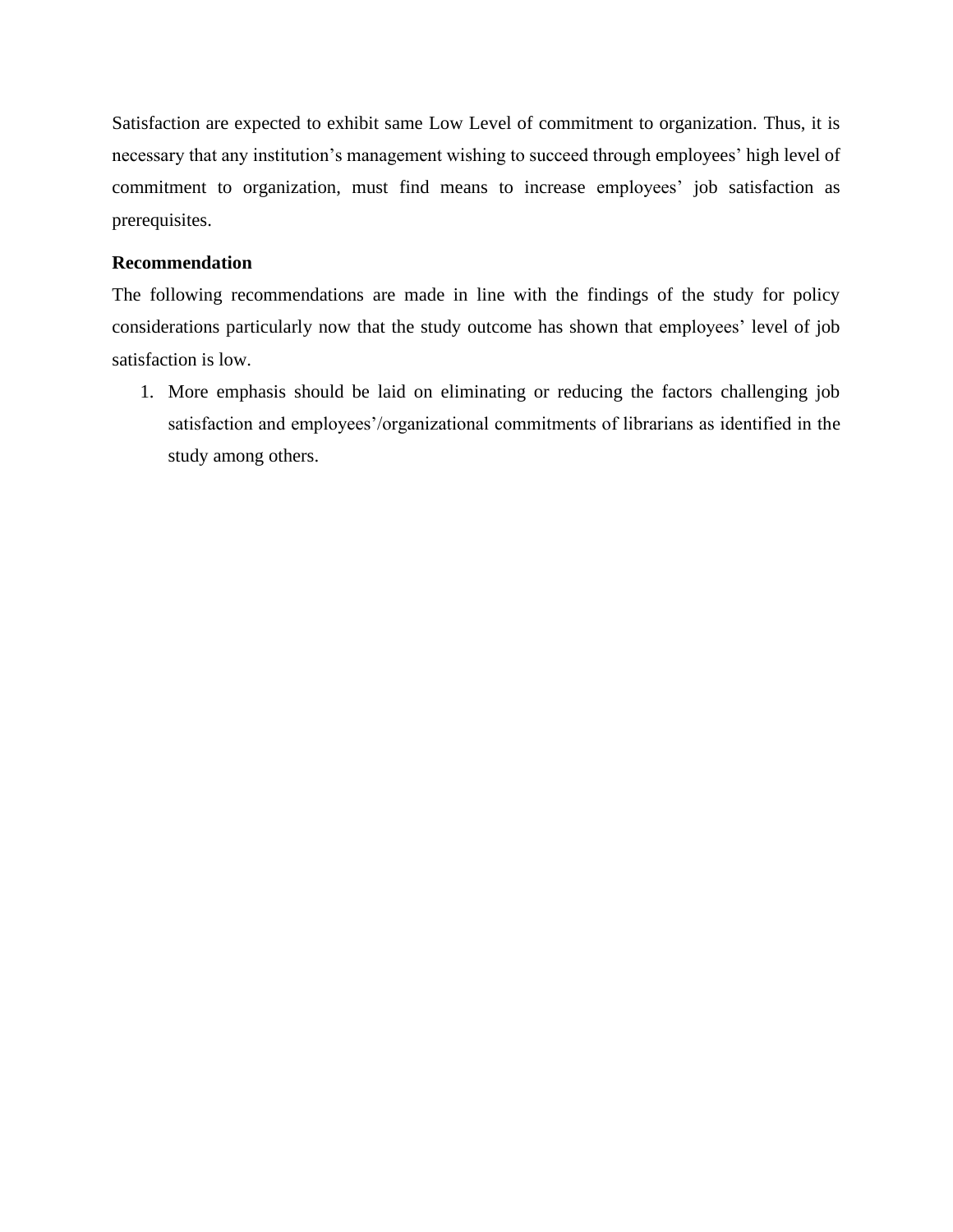#### **REFERENCES**

- Abdullah, A & Ramay, M. (2012). Antecedents of organizational commitments of banking sectors employees in Pakistan. *Serbian Journal of Management,* **7** (1), 89-102.
- Abigail, A. I. & Oluwatobi, O. I. (2015). Job satisfaction and organizational commitment among Library personnel in selected libraries in Ogun State, Nigeria. *Information and Knowledge Management,* 5 (10), 20 – 30.
- Adio, G., & Popoola, S. O. (2010). Job satisfaction and career commitment of librarians in federal university library in Nigeria. *Library review*, 59(3), 175-184.
- Akbar, S. W, Yousaf, M. Haa. N.U & Hunjira, A. I. (2011). Impact of employee empowerment on job satisfaction: An empirical analysis of Pakistan service industry. *Interdisciplinary Journal of Contemporary Research in Business,* 2, (11), 22-33.
- Allahyari, M. S. & Eftekhari-Sanjani, H. (2013). Relationship between job satisfaction and organizational commitment of Agricultural extension expert of Guilan province. *Indian Journal of Fundamental and Applied Life Science*, **3**(1), 65-72.
- Almigo, N., Khan, R. K. A. W. & Hamzah, H. (2014). Coaches turnover tendency review of job satisfaction and organizational commitment at program in the national service (PhD
- Al-Zoubi, M. T. (2012). The shape of the relationship between salary and job satisfaction. A field study. *Far East Journal of psychology and Business,* **7**(3), 1-12.
- Ankit, L., Rudrapal, S., Harsluka, G. & Gidwemi, G.D. (2012). Employee retention: An art to reduce turn over, *International Journal of Management Research and Review*, **2**(3), 453-458.
- Arunkumar, S. (2014). An empirical study: Relationship between employee motivation, satisfaction and organizational commitment. *International journal management Business research* 4(2), 81-93, PP 83-93.
- Ayers, J. P. (2010). Job Satisfaction, Job Involvement, and Perceived Organizational Support as Predictors of Organizational Commitment. A Doctoral Dissertation at College of Social and Behavioral Sciences, Walden University, P. 29.
- Azeem, S. M. (2010). Job satisfaction and organizational commitment among employees in the sultanate of Oman. *Psychology*, (1), 295-299.
- Aziri, B. (2011). Job satisfaction: A literature review. *Management Research and Practice*, 3(4), 66-86.
- Bako, A. A. (2014). The positive and negative effect of job satisfaction on Employees' performance in an organization, *Australian Journal of Commerce Study*. 45-49.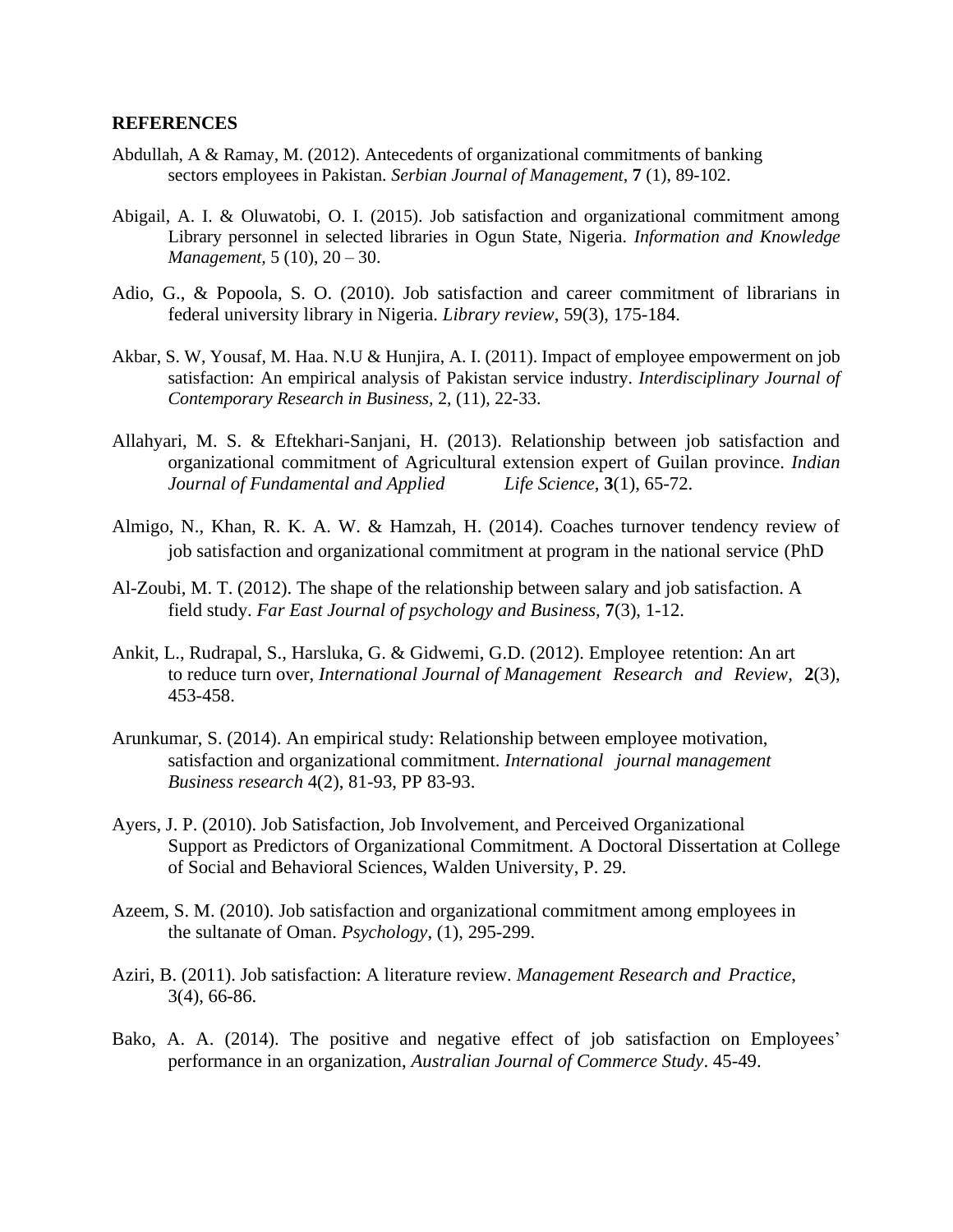- Bateman, T. S. & Strasser, S. (1984). A longitudinal analysis of the antecedents of organizational commitment. *Academy of Management Journal*, (27), 95-112.
- Beheshtifar, M. & Herat, B. H. (2013). To promote employees' commitment via Perceived organizational support. *International Journal of Academic Research in Business and Social Sciences,* 3 (1), 306 – 313*.*
- Bergmann, T. J., Lester, S.W., De Meuse, K. P. & Grahn, J. L. (2000). Integrating the three domains of employee commitment: an exploratory study. *Journal of Applied Business Research,*16(4), 15-26.
- Bernard, B. (2012) factors that determines academic staff retention and commitment in private tertiary institution in Botswana: empirical review. *Global Advanced Research Journal of Management and Business Studies*, 1(9), 278-299.
- Brown, J. & Sheppard. B. (2012). Teacher librarians in learning organizations. Paper presented at the Annual conference: International Association of School Librarian Clanship, Canada.
- Buchanan, B. (1974). Building organizational commitment: The socialization of managers in work organizations. *Administrative Science Quarterly, 19,* 533–546.
- Christensen. M. (2012). Work and health in a changing world: the implication of job demand and resources for job satisfaction and health work. *Nowegian University of Science and Technology*, 18-22
- Christopher, O. L & Balarinwa, (2012). Motivation, job satisfaction and service delivery: mid-level staff at Kenneth Pike library, university of Ibadan, Nigeria. *Library Philosophy and Practice* 6 (12), 200-217.
- Cmar, O. & Kareroglu, F. (2012). The level of job satisfaction in public sector: a survey study in the province of Agri, Eastern Anatolia, Turkey. *Economic and Management, 17 (2), 712-718.*
- Cooper, D.J. (2001). Employee commitment: the motivational role of senior Management theory of action. Unpublished Dissertation written and submitted to School of Management, Faculty of Business and Informatics, University of Salford, Salford, UK.
- Crossman, A. & Harris, P. (2006). Job satisfaction of secondary school teachers. *Educational Management Administration & Leadership*, 34(1), 29–46.
- Currivan, D. B. (1999). The causal order of job satisfaction and organizational commitment in models of employee turnover. *Human Resource Management Review,* 9 (4), 1053 - 4822.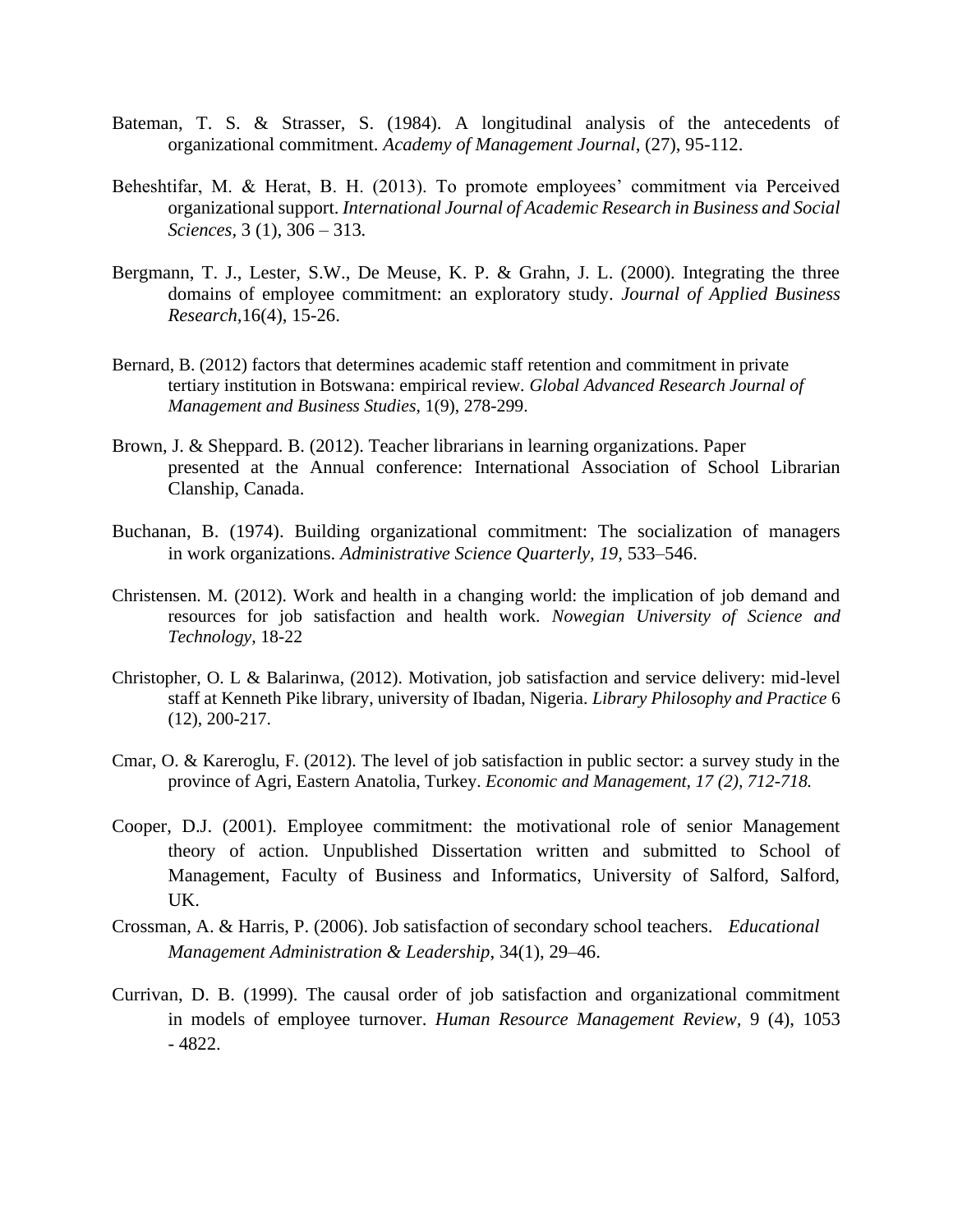- Daneshfard, C. & Ekvaniyan, E. K. (2012). Organizational commitment and job satisfaction in Islamic Azad University. *Interdisciplinary Journal of Contemporary Research in Business*, 3(9),168- 181.
- Dawes, P. L., Ekinci, Y., Massey, G. R. (2008), "An extended model of the antecedents and consequences of consumer satisfaction for hospitality services", *European Journal of Marketing*, 42 (1), 35-68.
- Dawson, C. &Veliziotis, M. (2013). Temporary employment, job satisfaction and subjective well-being. *Economics Working Paper Series*1309. Retrieved February 14, 2016 from http//http://opus.bath.ac.uk/39306/1/1309\_2\_.pdf.
- Dixit, V & Bhati, M. (2012). A study about employee commitment and its impact on sustained productivity in Indian Auto-component industry. *European journal of Business and Social Sciences*, **1**(6), 34-51.
- Dubinsky, A. J, Micheals, R. E, Kotabe, M, Chae U. L & Heechoel, M, (1990). Influence of roll stress on individual sales people's work outcome in the United States, Japan and Korea. *Journal of international Business Studies*. 77-99.
- Ebru, K. (1995). Job satisfaction of the librarian in the developing countries. 61st IFLA General conference proceedings, Aug, 20-25.
- Eduwen, F. O., Oyaziko A. & Ojugo A. I. (2014). Job satisfaction among Counselors in Secondary schools in Mid-Western Nigeria: *Pertanika Journal of Social Science and Humanity,*22  $(1), 181 - 193.$
- Eliyama, A., Yusuf, R. & Prabowo, K. (2012). The influence of employee job satisfaction factors on organizational commitment. *American Journal of Economics. Special issue*: 141- 144.
- Ellickson, M. C. & Logsdon, K. (2002). Determinants of job satisfaction of municipal government employees. *Public Personnel Management,* 31(3), 343 – 358.
- Enache, M., Sallan, J. M., Simo, P. & Fernandez, V. (2013). Organizational commitment within a contemporary career context. *International Journal of Manpower,* 34 (8), 880– 898.
- Esakkimuthu, C. & Vellaichamy, A. (2015). Job satisfaction among the library professionals in engineering institutions: an empirical study. *International Journal of Digital Library Services,* 5 (1), 22 – 37.
- Eslami J. & Gharakhani, P. (2012). Organizational commitment and job satisfaction. *Journal of Science and Technology,*2 (2), 85 – 90.
- Gbadamosi, L. & Nwosu, J.C. (2011). Entrepreneurial intention, organizational justice And job satisfaction as determinants of employees' organizational commitment: evidence from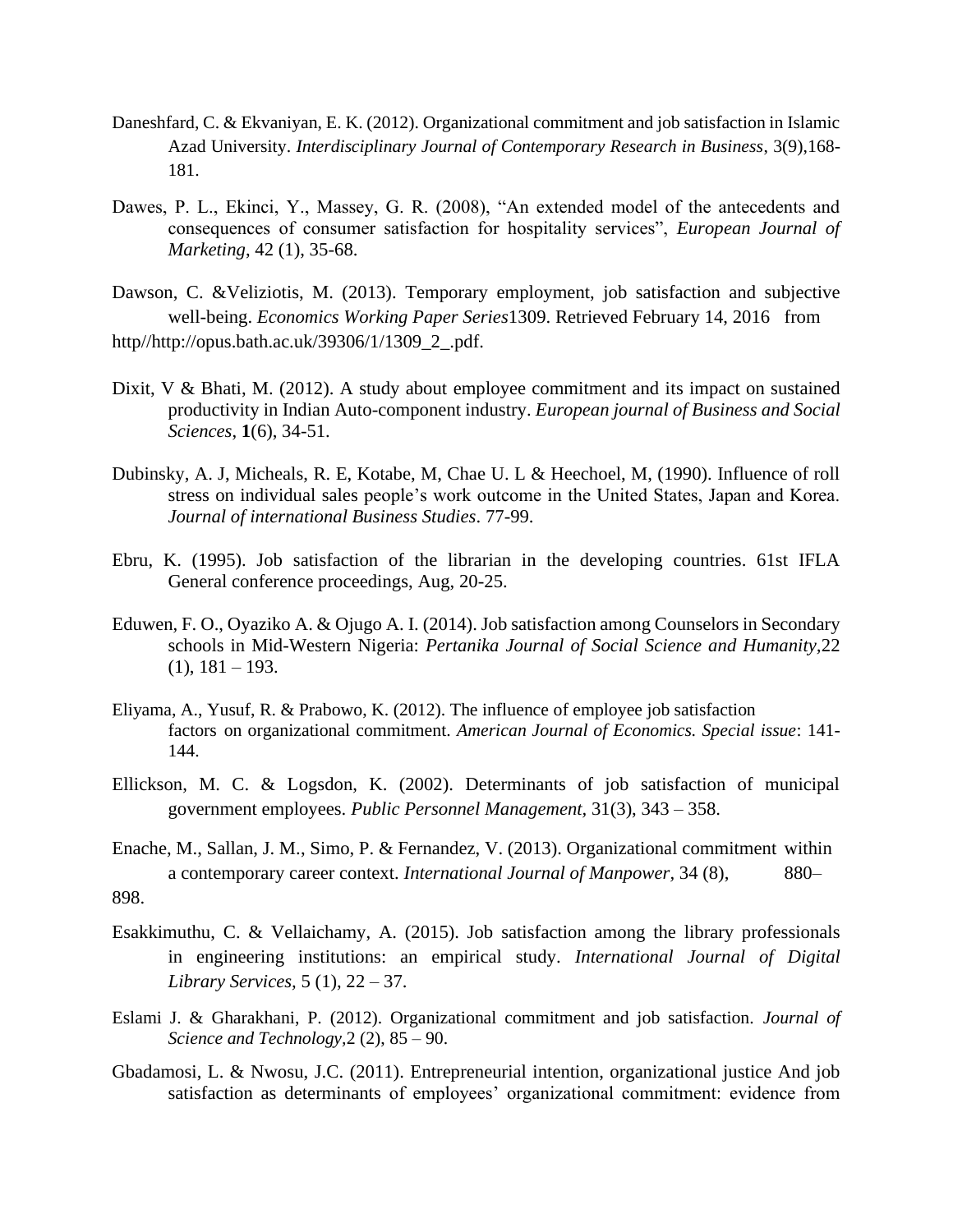Babcock University, Nigeria. *Proceedings of Informing Science & IT Education Conference (InSITE),* 205 – 211.

- Gunlu, E. Aksarayli, M. & Percin, N.S. (2010).Job satisfaction and organizational commitment of hotel Managers in Turkey. *International Journal of Contemporary Hospitality Management*, 22(5), 693-717.
- Gupta,M. (2014). Employees satisfaction towards monetary compensation practices. *Global Journal of Finance and Management*, 6(8), 755-764.
- Gurusamy, P. & Mahendran, K. (2013). Employees job satisfaction in automobile industries. *Global Research Analysis*, 2 (7),
- Hackney, C.W. (2012). Personality, organizational commitment, and job Search behavior: a field study. A PhD Dissertation. The University of Tennessee, Knoxville.
- Hart, G. (2010). Job satisfaction in a South Africa academic library in transition. *Journal of Academic Librarianship*, 36 (1), 53-62.
- Hassan, A.I & Romle, A. R. (2015). Intrinsic factors of job satisfaction among lecturers of Bauchi state university Gadau, Nigeria. *International Journal of Administration and Governance*, 1(4), 87-91.
- Hazurika, N. (2012). A survey of job satisfaction among university library professional in Asian. *Indcein Journal of Library and Information Science*. Retrieved May 20 2016 from:<http://www.chaiduarcollege.org/doc/Nikhil%20Hazarika.pdf>
- Hsieh, H. (2012). Building employees' organizational commitment with LMX: the mediating role of supervisor support. *Global Journal of Engineering Education,* 14 (3), 250 –255.
- Ikonne, C.N. (2015). Job satisfaction and organizational citizenship behavior of library personnel in selected Nigerian Universities. *International Journal of Science and Research*. 4(4), 3287 – 3294.
- Imran, H, Arif, I, Cheema, S & Azeem, N.A. (2014). Relationship between job satisfaction, job performance, attitude towards work and organizational commitment. *International Journal of Education and Research,* 2(2),135-144.
- Islam, R. Rasul, T. & Ullah, G. (2012). Analysis of the factors that affect job satisfaction: A case study on private company employees of Bangladesh European. *Journal of Business and Management*, 4 (4), 335 – 46.
- Ismail, N. (2012). Organizational commitment and job satisfaction among staff of higher learning education institutions in Kelantan. *Published Thesis*, 21-30.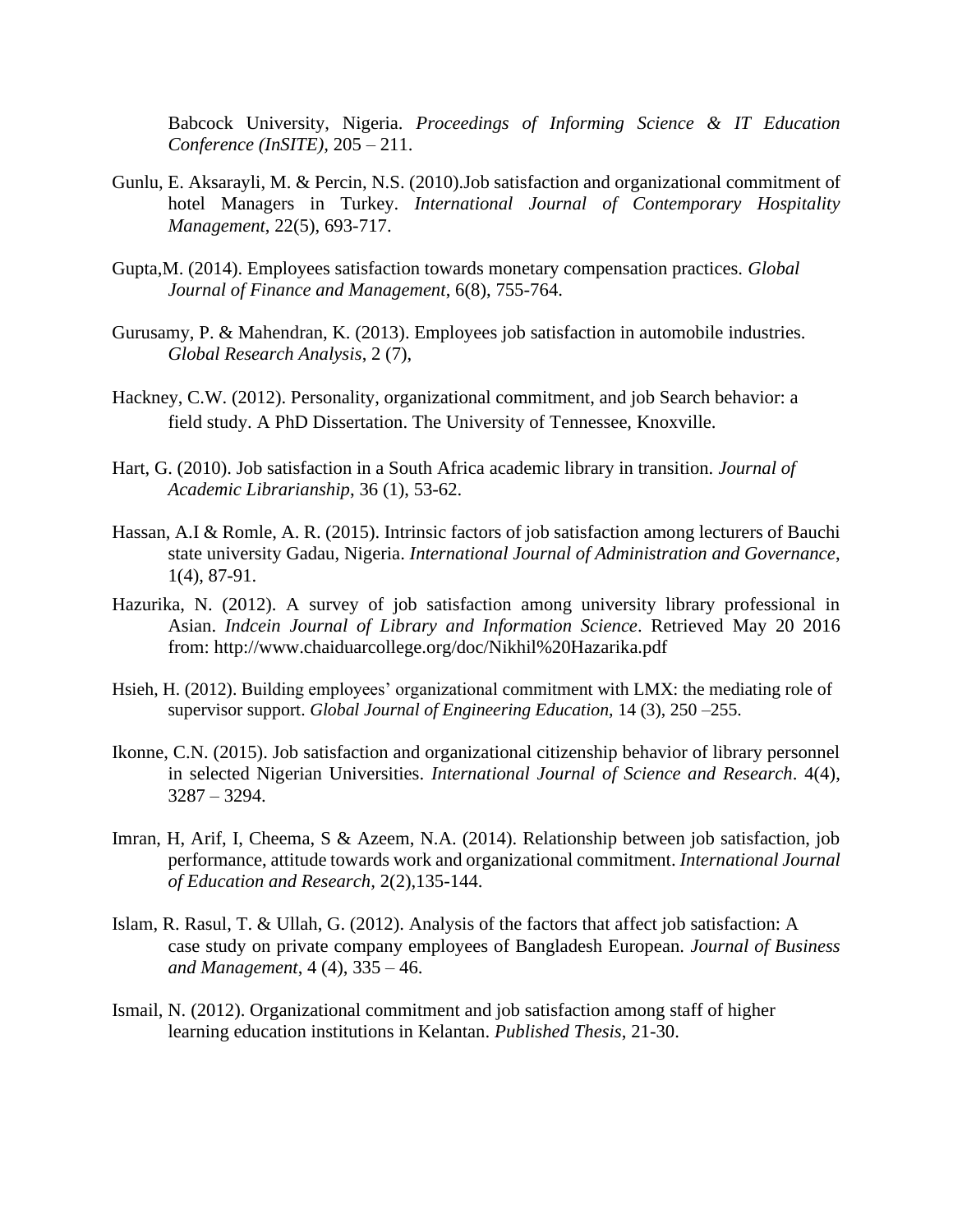- Janet, T. P., Cadwallader, S., & Busch, P. (2008). Want to, need to, ought to: Employee commitment to organizational change. *Journal of Organizational Change Management*, *21*(1), 32-52.
- Jenaibi, B. (2010). Job satisfaction: comparison among diverse public organizations in the UAE. *Management Science and Engineering*, 4 (3), 60-79.
- Judge, T. A, Pissolo, R. F, Podsakoff, N. P, Shaw, J.C & Ruh, B.I. (2010). The relationship between pay and job satisfaction: A meta-analysis of the literature. *Journal of Vocational Behavior*, 77(2), 157-167.
- Kabir, M. M. N. & Parvin, M. M. (2011). Factors affecting employee job satisfaction of pharmaceutical sector". *Australian Journal of Business and Management Research*,1 ( 9), 113-123.
- Karim, N. & Harun, A. (2010). The impact of work related variables on librarian's organizational commitment and job satisfaction: *Malaysian Journal of Library and Information Science*, 15(3), 149-163.
- Karsh, B, Booske, B.C.& Sainfort, F. (2005). Job satisfaction and organizational determination of nursing home employee commitment, job satisfaction and intent to turnover. *Ergonomics*, 48 (10), 1260-1281.
- Karthik, R., Saratha. S. & Sowmiya, M. (2012). A study on job satisfaction in IT I Limited Bangalare. *IJME*, 2 (7), 473-489.
- Kim, W.G., Leong, J.K., & Lee, Y. (2005). Effect of service orientation on job satisfaction, organizational commitment and intention of leaving in a casual dining chain restaurant. *Hospitality Management*, 24(1), 171-193.
- Kolajo, F.S. (2012). Cognitive styles and work motivation as precursors of job performance of library personnel in private universities in Nigeria. *International Research Journal of art and social sciences,* 1(4), 70-74.
- Kumar, S. J. & Mini, J. (2013). A study of job employees job satisfaction and its impact on their performance. *Journal of Indian Research*. 1 (4), 105-11
- Kuo, Y., Su, Y. & Chang, B. (2015). The study on relationships of perceived organizational support and job satisfaction in Taiwan hospitality service industry. A Paper Presented at The Joint International Conference on Managing Intellectual Capital for Innovation and Sustainable and Inclusive Society Held in Bati, Itally from  $27<sup>th</sup> - 29<sup>th</sup>$  May, 2015, 1977 – 1980.
- Librarians' Registration Council of Nigeria LRCN (2013). *Statistical digest of libraries and librarians in Nigeria.* Abuja: Limpex Business Resources.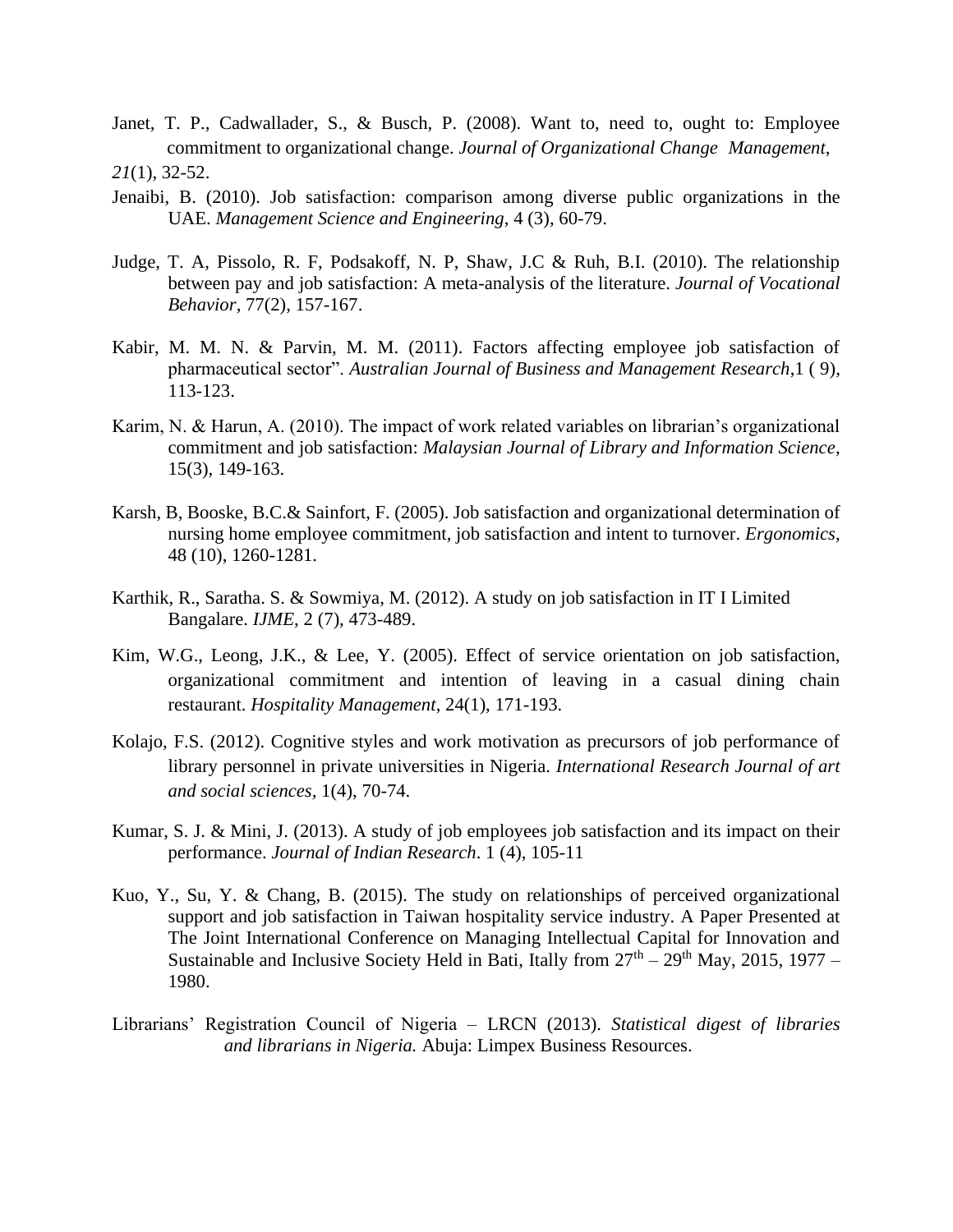- Lumley, E. J, Coetzee, M. Tlodinyane, R. & Ferreira, N. (2011). Exploring the job satisfaction and organizational commitment of employees in the information technology environment. *Southern African Business Review*. 15(1), 100-117.
- Madhuri, K., Srivastava, P. & Srivastava, P. (2014). The effect of organizational commitment, and job satisfaction, on employee's job performance. *International Journal of Art and Humanity Scientific*, 1(2), 20-23.

Madi, M., Abu-Jarad, I. & Alqahtani, A.H.M. (2012). Employees' perception and organizational commitment: a study on the banking sector in Gaza, Palestine. *International Journal of Business and Social Science,*3 (16): 299 – 312.

- Malik. N. (2011). Study on job satisfaction factors of faculty members at university of Balochistan. *International Journal of Academic Research,*3(1), 1-11.
- Masouleh, A. S, Hamidreza, M. K, Saeedi, N, Mousavian, I.S. (2013). Identifying, measuring and ranking job satisfaction and organizational level. *Journal of Basic and Applied Scientific Research,* 3(5), 245-252.
- Mehrad, A. & Fallahi, B. (2014). The role of leadership styles on staff´s job satisfaction in public organizations. *Acta Universitaria*, *24*(5), 27-32. doi:10.15174.au.2014.597.
- Mehta, M., Popli, A. & Madan, M. (2016). A comprehensive literature review on employee job satisfaction. *International Journal of Science Technology and Management*, 5 (1), 235-242.
- Melvin, J. (1993). Design and the creation of job satisfaction. *Facilities*, 11(4), 15-18.
- Methrad, A. Hanina, Halinatussadeah, B.H., Resdzuan, M. & Abdullah H.(2015). The role of job satisfaction among academic staff of university. Proceeding of the 3<sup>rd</sup> Global Summit on education GSE 2015 IN Malaysia pp 572-577.
- Mohamadkhani , K., & Nasiri, M.L. (2012). Emotional intelligence and organizational commitment between the hotel staff in Tehran, Iran. *America journal of business and management,*1(2), 54-59.
- Mohammad, T. M, Samina, N, Bsharat N & Rizwan, Q. O. (2010). Job satisfaction and organizational commitment of university teachers in public sector of Pakistan. *International Journal of Business and Managemen*t, 5(6), 13-20.
- Mohammed, A. M. & Abdullahi, (2011). An evaluation of staff motivation, dissatisfaction and job performance in an academic setting. *Australian Journal of Business and Management Research*, 1 (9), 78-92.
- Moloantoa, M. E. (2015). Factors affecting job satisfaction of academic employees: A case study of the National University of Lesotho*. A Masters' Degree Dissertation submitted in Public Management at the Durban University of Technology*.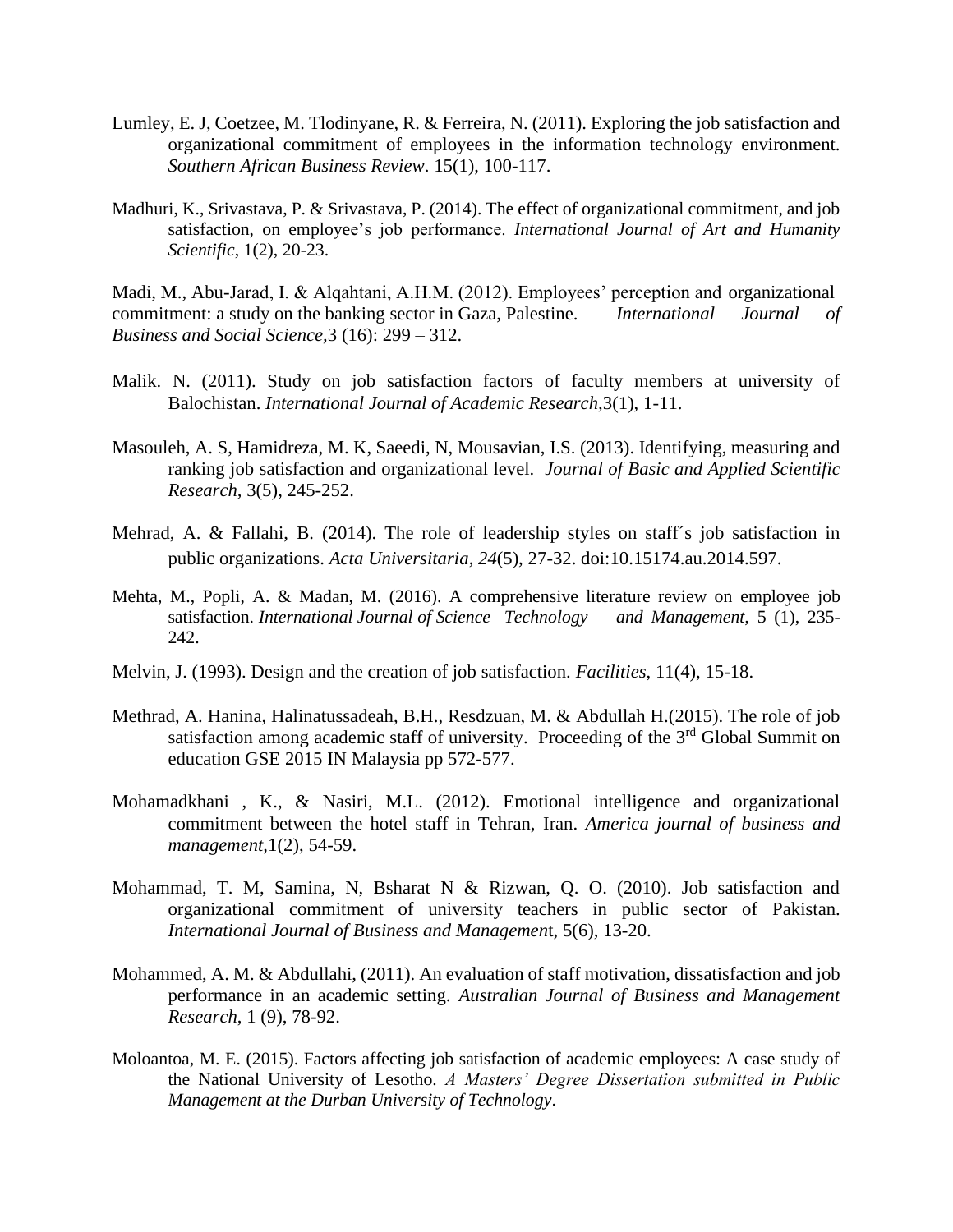- Moneke, N. I., & Umeh, J. O. (2014). How organizational commitment of critical care nurses influence their overall job satisfaction. *Journal of Nursing and Education and Practice*, 4 (1), 148-161.
- Muhammad, E. M., Samina, N., Bashara, N., & Rizwan, Q. D. (2010). Job satisfaction and organizational commitment of university teachers in public sector of Pakistan. *International Journal of Business and Management.* Retrieved May 20 2016 from: http://www.ccsenet.org/journal/index.php/ijbm/article/view/5204/4901
- Nabizadeh, T. Gharib, T. Z., Dorbanai, F. Yaghoobi, J. A. (2012). Investigating the effect of job experience, satisfaction and motivation on organizational commitment can study: The Nurses of Ghaem Hospital in Mashhad, Iran. *Research Journal of Recent Sciences*. 1 (7),  $59 - 67.$
- Nadia, A. (2010). The relationship between work motivation and job satisfaction. *Pakistan Business Review*,...
- Naseem, I. & Salman, M. (2015). Measuring the job satisfaction level of the Academic staff. *Journal of Business and Financial Affair*. 4(2), 2-6.
- Odunlade, R. (20012). Managing employee compensation and benefit for job satisfaction in libraries and international centres in Nigeria. *Library Philosophy and Practice.* Retrieved May 20 2016 from: [http://digitalcommons.unl.edu/cgi/v](http://digitalcommons.unl.edu/cgi/)iewcontent. cgi?article =1788&context=libphilprac
- Ofili, A. M. Tobin, E.K., Ilombu, M. A., Igbinosun, E.O. & Iniomor I. (2013). Job satisfaction and psychological Health of long distance drivers in Benin City. *International Journal of Community Research*. 2 (4), 64 – 71.

-

- Ogungbemi, J. & Ogungbo, W.& Yahaya, J. (2013). Emotional intelligence, job satisfaction and librarian performance. *Journal of Research in Education and Society*, 4(1), 53-61.
- Oladejo M. A., Akinpelu, S. O., Fagunwa, A. O. & Morakinyo, A. R. (2011).Job-Related factors, leadership-motivation and career commitment in a Nigerian college of education. *Pakistan Journal of Business and Economic Review,* 1 (1), 41 – 58.
- Omolayo B. O., Owolabi A. B. Omole, O. C., & Ekundayo, K. D. (2013). Influence of job satisfaction and organizational work climate on job performance. *Scottish Journal of Arts, Social Sciences and Scientific Studies.39* – 50.
- Omoniyi, T. & Adedapo, A. Y. (2012). Job involvement & organizational Commitment as determinants of job performance among educational resource centre personnel in Oyo State, Nigeria. *European Journal of Globalization and Development Research,* 5(1),301-311.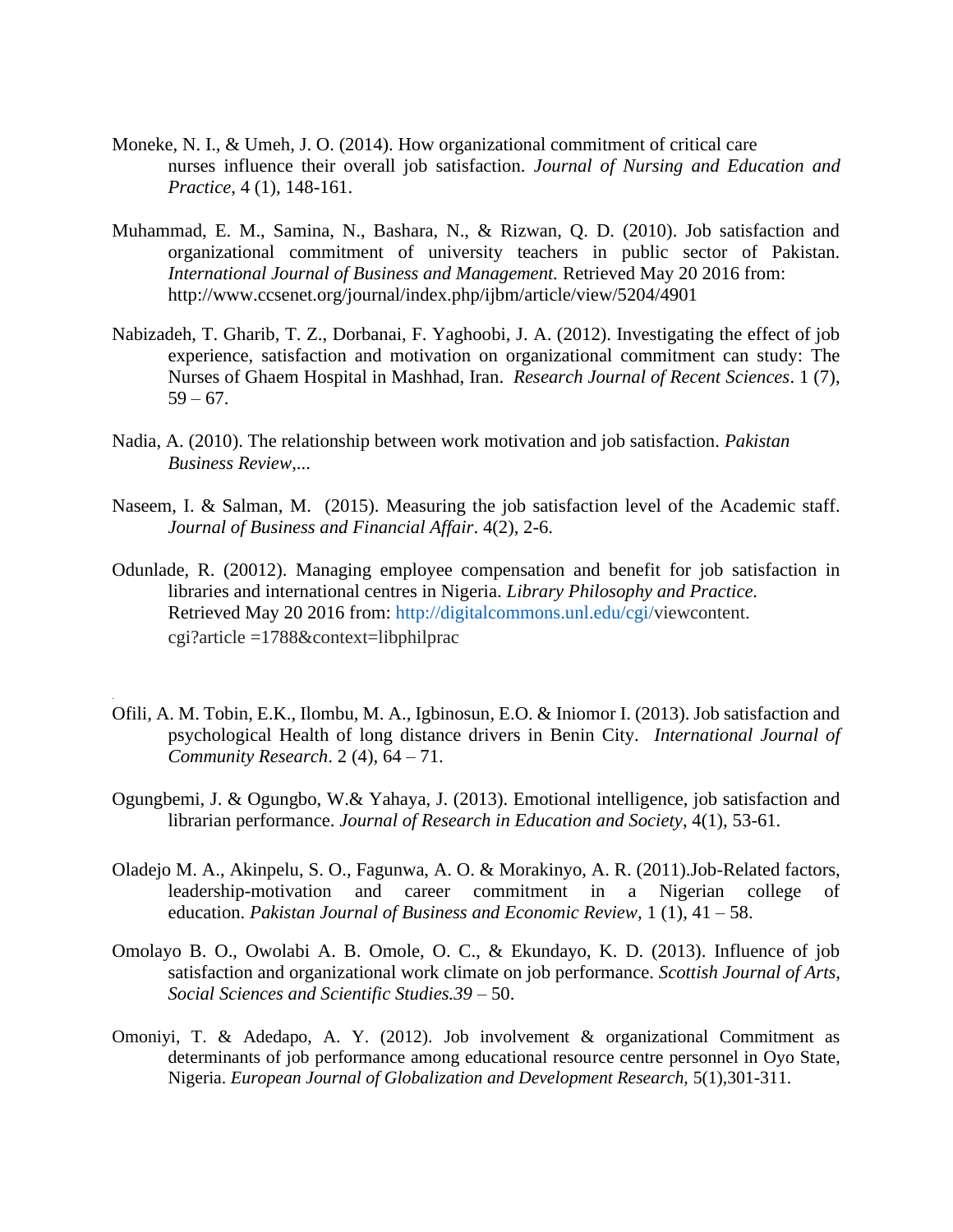- Organ, D. W. (1988). *Organizational citizenship behavior*: *The good soldier syndrome*. Lexington, MA: Lexington Books.
- Osibanjo A. O, Abiodun A. J & Adeniji A. A. (2014). Impact of job environment on job satisfaction & commitment among Nigerian Nurses. *Journal of South African Business Research*, 2014 (1), 1 – 11.
- Osinbajo, A. O, Abiodun, A.J & Fadugba A.O. (2012).Executives perception of the impact of flexible time on organizational performance: Evidence from the Nigeria private sector. *International journal of Applied Behavioural Economics* (*IJABE*). 1(3),7-15.
- Owolabi, K. A & Salaam, M. O. (2010). Job satisfaction and organizational commitment of academic libraries in Nigeria Universities. *Library Herald* 48(2), 162-170.
- Patra,S .& Singh, V. P. (2012). The challenge of Retaining Employees: Employees engagement, reducing cynicism and determinants of employees' retention. *Global Journal of Arts and Management,*2(1), 53-60.
- Pelit, E, Ozturk, Y.& Arslanturk, Y. (2011). The effects of employee empowerment on employee job satisfaction: A study on Hotels in Turkey. International Journal of contemporary Hospitality management, 23(6), 784-802.
- Purushothama, G.M. (2009). Satisfaction level related to management issues among LIS professionals. *Annual of Library and Information Studies*, (56), 227-235.
- Punch Newspaper (2016). Nigerian workers day celebration: NLC May 1<sup>st</sup> 2016 events. May 2<sup>nd</sup>, 2016 p. 12
- Qasim, S., Cheima, F., & Syed N. (2012). Exploring factors affecting employees job satisfaction at work. *Journal of Management and Social* Sciences, 8(1), 31-39.
- Raziq, A. & Maulabakhsh, R. (2015). Impact of Working Environment on Job Satisfaction. *Procedia Economics and Finance,* 23 (1), 717 – 725.
- Renuka, S. Mifadika & Anul, P. D. (2014). To study the impact of job satisfaction and demographic factors on organizational commitment among civil college pure India. *Journal of Business Management and Social Science Research*. 3, (1), 1-8.
- Rhoades, L., Eisenberger, R., & Armeli, S. (2001). Affective commitment to the organization: The contribution of perceived organizational support. *Journal of Applied Psychology,*   $86, (1), 825 - 836.$
- Rizi, H.A. & Kazempur, Z. (2010). Job satisfaction of librarians: forgotten concept in libraries. *Journal of Academic Librarianship and Information Research,* 43(50),….
- Robbins, S. P, Odendaal. A. & Roodt A. (2003). *Organizational behavior*. South Africa Pearson Education.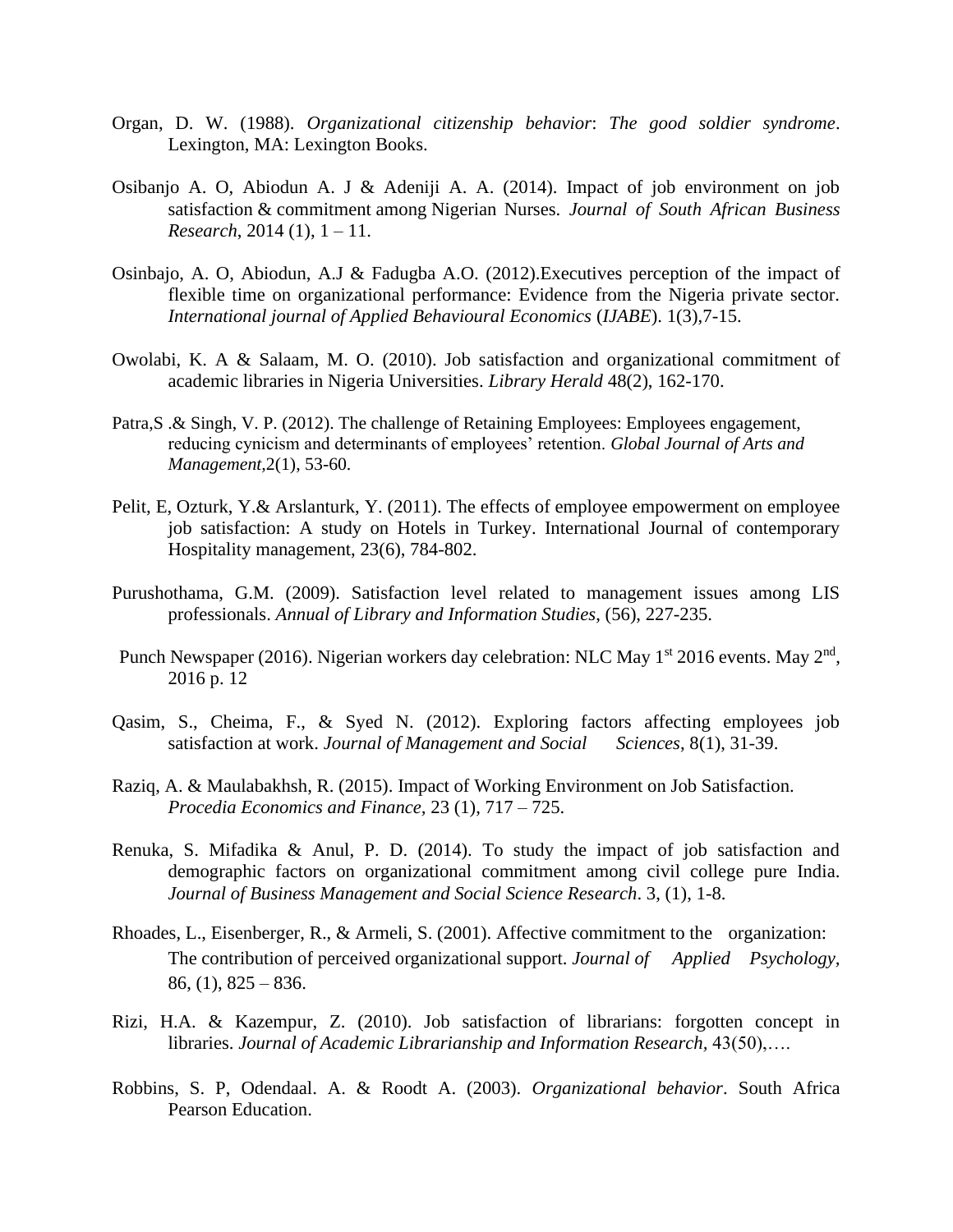- Rozaini, R. Norailis, A. W. & Aida, B. (2015). Roles of organizational support in quality of work life insurance industry. *Journal of Economics, Business and Management,* 3(8), 753-757.
- Salem, S., Maajeed, S., Aziz, T. & Usman, M. (2013). Determinants of job satisfaction among employees in baking industry at Bahawalpin. *Journal of Emerging Issues in Economics, Finance, and Banking. An online International Monthly Journal*. 1(2), 150-162.
- Salleh, R., Nair, M.S. & Harun, H. (2012). Job satisfaction, organizational commitment, and turnover intention: a case study on employees of a retail company in Malaysia. *International Journal of Social, Behavioral, Educational, Economic, Business and Industrial Engineering*, 6 (12), 3429 – 3436.
- Sambo, A. S. (2014). Survey of job satisfaction among librarians in Nigerian libraries. *Journal of Information and Knowledge Management*, 5(1), 41-53.
- Samuel, M, O., & Chipunza, C. (2009). Employees' retention and turnover: Using motivational variables as a panacea. *African Journal of Business Management*, 3 (8), 410-415.
- Satisfaction of District Executive Officers in Local Government of NWFP Pakistan satisfaction: empirical evidence from the Ghanaian telecommunication sector. *International Journal of Humanities and Social Science*, 4(13), 209-217.
- Shine, D., Gidwani R., Birthare, N. & Singh, P. (2015). Impact of job satisfaction and organizational commitment: A study describing influence of gender difference on job satisfaction and organizational commitment. *International Journey of core Engineering and Management (IJCEM),*12, (1), 93-111.
- Singh, J. K, & Jam, J. (2013). A study of employee job satisfaction and its impact on their performance. *Journal of Indian Research,*1(4),105-111.
- Sokoya, S. K. (2000). Personal predictors of job satisfaction for the public sector manager implications for management practice and development in a developing economy. *The Journal of Business in Developing Nations,* 4(1), *8 – 15.*
- Somvir, A. & Sudha, K. (2012). Job satisfaction among library professionals in Haryana State. *International Journal of Scientific and Research Publications,*2 (5), 1 -4.
- Suri, N.A. & Petchsawang, (2013). Relationship between job satisfaction, organizational commitment and demographic factors private banking sector in Banakok. *Journal of Natural and Social Science,* 3(4), 1-20.
- Syahputra, Z. (2014). Influence of locus of control and organizational commitment on job satisfaction moderated by organizational culture and its impact on job performance: Study